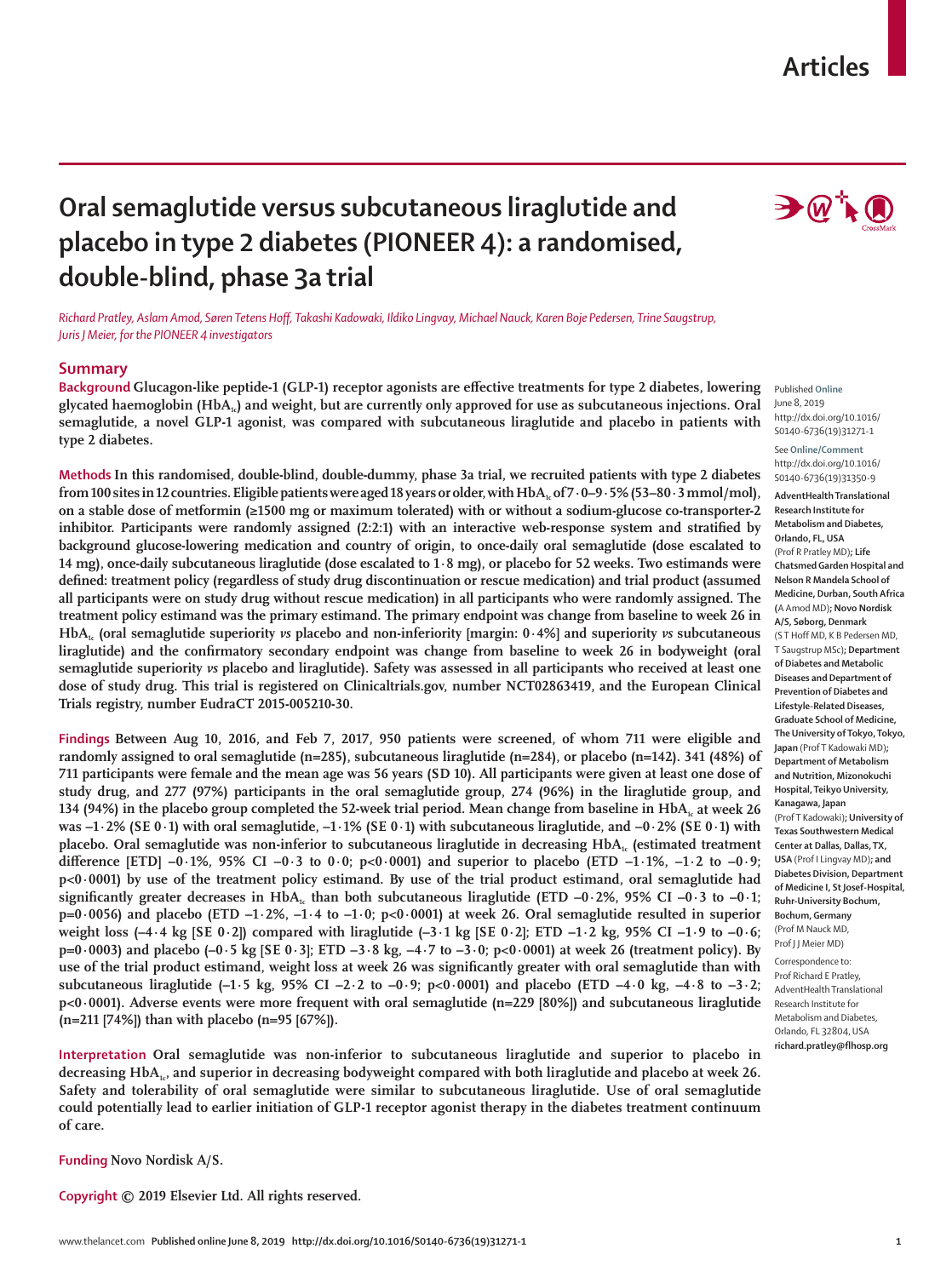#### **Research in context**

#### **Evidence before this study**

Glucagon-like peptide-1 (GLP-1) receptor agonists currently available for the treatment of type 2 diabetes, which include dulaglutide, exenatide, liraglutide, lixisenatide, and semaglutide, are all administered by subcutaneous injection. Within the class, substantial differences in structure, dosing interval, and efficacy exist. In previous comparisons of once-weekly GLP-1 receptor agonists, subcutaneous semaglutide had superior glycaemic control and weight loss compared with exenatide and dulaglutide. An oral formulation of semaglutide is in development, which is co-formulated with the absorption enhancer sodium N-(8-[2-hydroxybenzoyl] amino) caprylate to overcome the low bioavailability typical of oral peptides and facilitate semaglutide absorption across the gastric mucosa. We did a PubMed search on Jan 17, 2019, with no date or language restrictions for clinical trials using the search term "oral semaglutide" and found only clinical pharmacology studies, a phase 2 dose-finding trial with oral semaglutide, and a phase 3 trial in which oral semaglutide at 7 mg and 14 mg per day resulted in significantly greater decreases in HbA<sub>1c</sub> and bodyweight over 26 weeks versus the dipeptidyl peptidase-4 inhibitor sitagliptin in patients with type 2 diabetes uncontrolled with metformin with or without sulfonylurea.

#### **Added value of this study**

To our knowledge, the PIONEER 4 trial is the first study to compare the efficacy and safety of oral semaglutide with a subcutaneously injected GLP-1 receptor agonist, liraglutide. The results of this trial show that once daily oral semaglutide is non-inferior to once-daily subcutaneous injections of the highest approved dose of liraglutide and superior to placebo in decreasing  $HbA_{1c}$ , and superior to both liraglutide and placebo in decreasing bodyweight, after 26 weeks of treatment in patients with type 2 diabetes uncontrolled on metformin with or without a sodium-glucose co-transporter-2 inhibitor. Significant decreases in  $HbA<sub>i</sub>$  and bodyweight with oral semaglutide versus both subcutaneous liraglutide and placebo at week 52 suggest a long-term benefit with continued oral semaglutide therapy. Safety and tolerability of oral semaglutide were consistent with subcutaneous liraglutide and the GLP-1 receptor agonist class.

## **Implications of all the available evidence**

This trial is the first comparison of orally and subcutaneously administered GLP-1 receptor agonists for the treatment of type 2 diabetes. Oral semaglutide is an effective treatment option, potentially leading to earlier initiation of GLP-1 receptor agonist therapy in the diabetes treatment continuum of care.

## **Introduction**

Glucagon-like peptide-1 (GLP-1) receptor agonists that are currently available for the treatment of type 2 diabetes are all administered by subcutaneous injection.<sup>1</sup> Within the class, substantial differences in structure, dosing interval, and efficacy exist. Liraglutide is a once-daily GLP-1 receptor agonist that decreases glycated haemoglobin  $(HbA<sub>i</sub>)$  and bodyweight in patients with type 2 diabetes across the continuum of care.<sup>2,3</sup> Among once-weekly GLP-1 receptor agonists, subcutaneous semaglutide has superior glycaemic control and weight loss compared with exenatide and dulaglutide.<sup>4,5</sup> Both liraglutide and subcutaneous semaglutide have shown a cardiovascular benefit and are recommended for patients with type 2 diabetes and cardiovascular disease.<sup>6-8</sup>

An oral formulation of semaglutide is in development. Orally delivered peptides typically have low bioavailability and so oral semaglutide is co-formulated with the absorption enhancer, sodium N-(8-[2-hydroxybenzoyl] amino) caprylate, which facilitates semaglutide absorption across the gastric mucosa.<sup>9</sup> In previous trials, oral semaglutide showed significantly greater decreases in  $HbA<sub>1c</sub>$  and bodyweight compared with placebo in patients with type 2 diabetes uncontrolled by diet and exercise.10,11 Oral semaglutide at 7 mg and 14 mg per day also resulted in significantly greater decreases in  $HbA<sub>1c</sub>$ and bodyweight over 26 weeks versus the dipeptidyl peptidase-4 inhibitor sitagliptin in patients with type 2 diabetes uncontrolled on metformin with or without sulfonylurea.<sup>12</sup>

This phase 3a trial, PIONEER 4, is the first to compare the efficacy and safety of oral semaglutide with a subcutaneously injected GLP-1 receptor agonist, liraglutide, and placebo in patients with type 2 diabetes uncontrolled on background metformin with or without a sodiumglucose co-transporter-2 (SGLT2) inhibitor.

#### **Methods**

#### **Study design**

PIONEER 4 was a 52-week, randomised, double-blind, double-dummy, active-controlled, and placebo-controlled phase 3a trial undertaken at 100 trial sites in 12 countries (Croatia, Czech Republic, Germany, Hungary, Japan, Latvia, Poland, Slovakia, South Africa, Ukraine, United Arab Emirates, and the USA).

Two different questions related to efficacy were addressed through the definition of two estimands: the treatment policy estimand and the trial product estimand, which were defined on the basis of interactions with regulatory agencies.

The treatment policy estimand (primary estimand) assessed the treatment effect for all participants randomly assigned to treatment regardless of study drug discontinuation or use of rescue medication. It reflects the intention-to-treat principle as defined in International Conference on Harmonisation (ICH) E9.13 This estimand reflects the effect of initiating treatment with oral semaglutide compared with initiating treatment with subcutaneous liraglutide or placebo, all potentially followed by either discontinuation of study drug or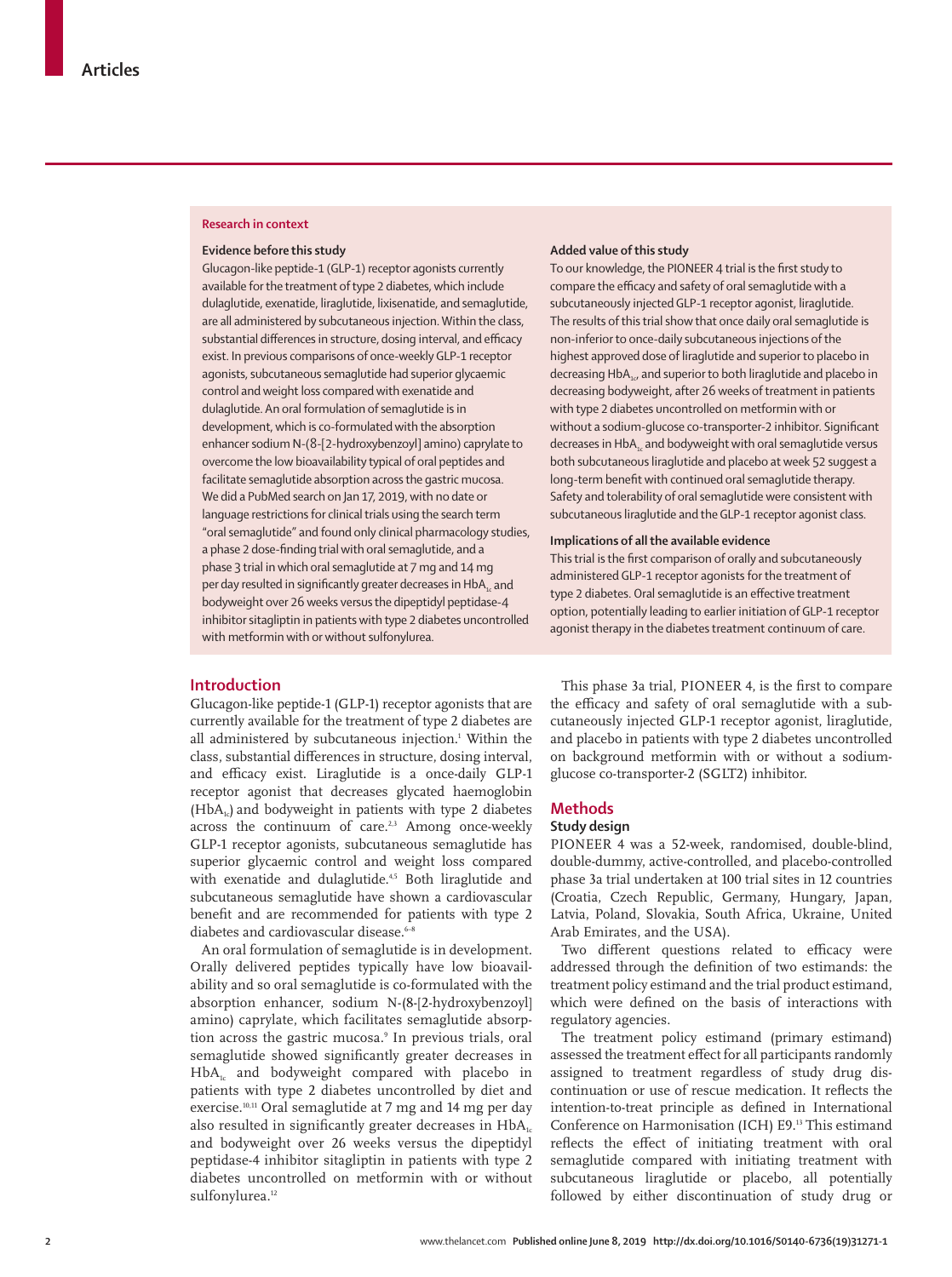addition of or switch to another glucose-lowering drug, or both.

The trial product estimand (secondary estimand) assessed the treatment effect for all participants randomly assigned to treatment under the assumption that all participants remained on study drug for the entire planned duration of the trial and did not use rescue medication. It aims to reflect the effect of oral semaglutide compared with subcutaneous liraglutide or placebo without the confounding effect of rescue medication. The statistical analysis applied with this estimand is similar to how many phase 3a diabetes trials have been assessed in the past.

Discontinuation of study drug and initiation of rescue medication are accounted for by the treatment policy strategy for the treatment policy estimand and by the hypothetical strategy for the trial product estimand as defined in draft ICH E9(R1).<sup>14</sup> Further details on the estimands can be found in the appendix (p 4).

The trial protocol was approved by the Institutional Review Board or Independent Ethics Committees at each site, and the trial was undertaken in accordance with ICH Good Clinical Practice guidelines and the Declaration of Helsinki. A redacted protocol is in the appendix (pp 29–162).

#### **Participants**

Eligible patients were aged 18 years or older with type 2 diabetes and  $HbA<sub>i</sub>$  of 7·0-9·5% (53-80·3 mmol/mol), on a stable dose of metformin (≥1500 mg or maximum tolerated) with or without an SGLT2 inhibitor. Key exclusion criteria included taking any medication for diabetes or obesity within 90 days of screening (other than metformin, SGLT2 inhibitor, or short-term insulin [≤14 days]); renal impairment (estimated glomerular filtration rate <60 mL/min per 1.73 m<sup>2</sup>); proliferative retinopathy or maculopathy requiring acute treatment; and history of acute or chronic pancreatitis. Full eligibility criteria are in the appendix (p 14).

All participants provided written, informed consent before any trial-related activities.

## **Randomisation and masking**

Participants were randomly assigned (2:2:1) to oral semaglutide, subcutaneous liraglutide, or placebo oncedaily (appendix p 7) in addition to existing background glucose-lowering medication. Randomisation was done with an interactive web-response system that allocated dispensing unit numbers for each participant, and was stratified by glucose-lowering background medication (metformin alone or metformin with an SGLT2 inhibitor) and participants' country of origin (Japanese or non-Japanese). We used a double-blind, double-dummy design in which participants received both a tablet (active or placebo) and an injection (active or placebo). For both oral semaglutide and subcutaneous liraglutide, the active and corresponding placebo products were visually identical to maintain masking of participants and site staff.

#### **Procedures**

Participants assigned to oral semaglutide initiated oncedaily treatment at 3 mg with dose escalation to 7 mg at 4 weeks and to the maintenance dose of 14 mg at 8 weeks, whereas those assigned to subcutaneous liraglutide initiated treatment at 0·6 mg once-daily with dose escalation to 1·2 mg after 1 week and to the maintenance dose of 1·8 mg after 2 weeks. Participants were to continue on the maximum tolerated dose for the remaining weeks of the 52-week trial period. Because the presence of food and fluid in the stomach impairs absorption of oral semaglutide,<sup>15</sup> participants were instructed to take the study drug tablet in the morning in a fasted state, with up to half a glass of water, and wait 30 min or longer before their first meal, any other drinks, and taking any other oral medication.

Participants continued glucose-lowering background medication throughout the trial at the same dose and frequency as at baseline unless rescue medication was needed or in response to safety concerns. Rescue medication (ie, additional glucose-lowering medication prescribed as add-on to study drug) was prescribed to participants with persistent or unacceptable hyperglycaemia (ie,  $>13.3$  mmol/L [240 mg/dL] from weeks 8-13,  $>11.1$  mmol/L [200 mg/dL] from week 14 to end of treatment, or  $HbA_1 > 8.5\%$  [69.4 mmol/mol]) from week 26 onwards) at the investigator's discretion in accordance with international guidelines.<sup>16,17</sup> Participants were assessed for hyperglycaemia at all visits.

Patients who prematurely discontinued study drug could be switched to any marketed glucose-lowering drug (other than GLP-1 receptor agonists) at the investigator's discretion. All participants continued in the trial unless they withdrew consent, were lost to follow-up, or died.

At baseline, we recorded participant demographics, weight, body-mass index (BMI) and  $HbA_{1}$ ; we repeated weight and  $HbA<sub>1c</sub>$  measurements at weeks 4, 8, 14, 20, 26, 32, 38, 45, and 52 (within 3 days either side of scheduled visit day) or on the day of study drug discontinuation if applicable. Participants recorded their own blood-glucose concentration using a blood-glucose meter (Abbott, Wiesbaden, Germany) provided by Novo Nordisk to each participant, and results were recorded by participants in study diaries. Blood samples were taken and assessment of lipid profile and other laboratory parameters (including haematology, biochemistry, antibodies) at baseline and at weeks 4, 8, 14, 26, 38, and 52 (within 3 days either side of scheduled visit day) or on the day of study drug discontinuation if applicable, and at follow-up 5 weeks after the end of treatment or discontinuation, as applicable. At baseline and 26 and 52 weeks, or on the day of study drug discontinuation as applicable, participants completed the Diabetes Treatment Satisfaction Questionnaire status version (DTSQs). Physical examinations were done at baseline and at week 52 or the day of study drug discontinuation, as applicable. Physical examinations

See **Online** for appendix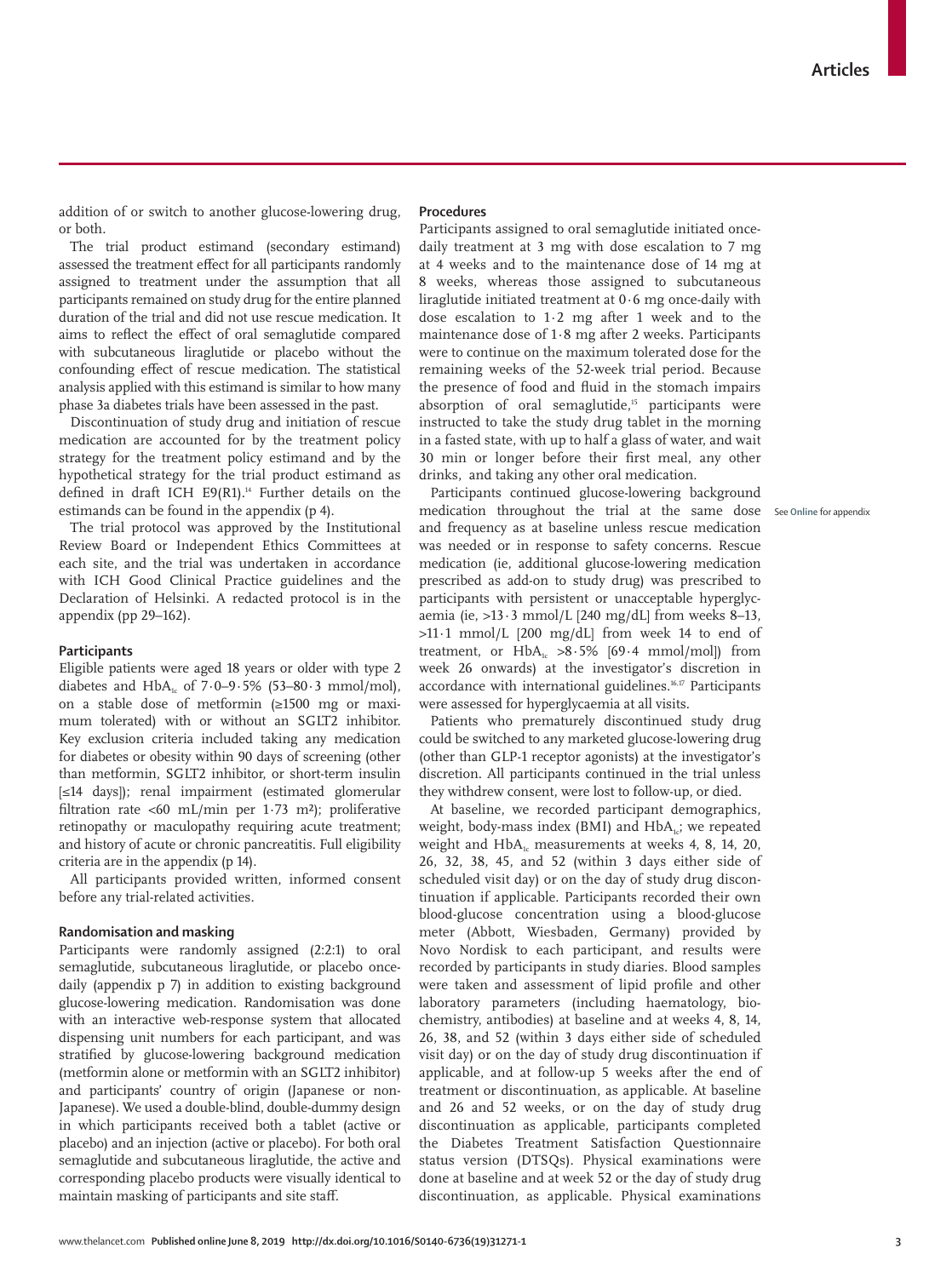were done according to local procedures but had to include general appearance, head, ears, eyes, nose, throat, neck, thyroid gland, respiratory, cardiovascular and gastrointestinal systems (including mouth), musculoskeletal system, central and peripheral nervous system, skin and lymph node palpation. An electrocardiogram (ECG) was done at baseline and at weeks 26 and 52 (within 3 days either side of scheduled visit day) or on the day of study drug discontinuation if applicable, and at follow-up 5 weeks after the end of treatment or discontinuation, as applicable.

We recorded adverse events at each visit. Adverse events were defined with definitions in Medical Dictionary for Regulatory Activities (version 20.1). Serious adverse events were defined as an experience that resulted in any of the following: death; a life-threatening event; inpatient admission to hospital or extension of hospital stay; a persistent or substantial disability or incapacitation; and a congenital anomaly or birth defect. A medical event that might not result in death, be life-threatening, or require admission to hospital could be considered a serious adverse event, on the basis of appropriate medical judgement, if it might jeopardise the participant's health or might require medical or surgical intervention to prevent one of the outcomes listed here. A severe episode of hypoglycaemia was defined according to the American Diabetes Association classification,<sup>18</sup> requiring assistance of another person to actively administer carbohydrate, glucagon, or take other corrective actions. Symptomatic hypoglycaemia was confirmed by blood glucose concentration of less than  $3 \cdot 1$  mmol/L (<56 mg/dL) with symptoms consistent with hypoglycaemia. Participants were followed up for adverse events until 5 weeks after the end of treatment or study drug discontinuation, as applicable. An independent external event adjudication committee did masked validation of predefined adverse events, including deaths, selected cardiovascular events, acute pancreatitis, malignant neoplasms, and acute kidney injury.

#### **Outcomes**

The primary endpoint was change from baseline to week 26 in  $HbA<sub>1c</sub>$ . The confirmatory secondary endpoint was change from baseline to week 26 in bodyweight. Supportive secondary endpoints included change from baseline to week 52 in  $HbA_1c$  and bodyweight; change from baseline to weeks 26 and 52 in fasting plasma glucose, seven-point self-measured blood-glucose concentration, and fasting lipids; whether at weeks 26 and 52 a participant achieved an  $HbA_{1c}$  target of less than 7.0% (53 mmol/mol), an HbA<sub>1c</sub> target of  $6.5\%$ (48 mmol/mol) or less, or weight loss of 5% or more or 10% or more; and treatment satisfaction as measured with DTSQs scores. A full list of secondary endpoints is in the appendix (p 4).

Safety endpoints were the number of treatmentemergent adverse events during exposure to study drug assessed up to 57 weeks; number of treatment-emergent symptomatic hypoglycaemic episodes that were severe as classified by the American Diabetes Association<sup>18</sup> or confirmed by blood-glucose concentration, assessed up to 57 weeks; change from baseline to week 26 and 52 in haematology, biochemistry, calcitonin, pulse rate, systolic and diastolic blood pressure, ECG category, physical examination (week 52 only), and eye examination category (week 52 only); and any occurrence of anti-semaglutide antibodies up to approximately 57 weeks.

### **Statistical analysis**

We used a weighted Bonferroni closed-testing strategy<sup>19</sup> to control the overall type 1 error for five confirmatory hypotheses for the treatment policy estimand only (see appendix pp 5–6). We based our statistical testing strategy on the following two principles: superiority regarding change in  $HbA<sub>i</sub>$  of oral semaglutide 14 mg versus placebo was to be established before testing for glycaemic effect versus liraglutide 1·8 mg; and noninferiority regarding change in  $HbA_{1c}$  of oral semaglutide 14 mg versus liraglutide 1·8 mg (margin: 0·4%) was to be established before testing for added benefits in terms of HbA<sub>1c</sub> superiority versus liraglutide 1.8 mg and bodyweight superiority versus liraglutide 1·8 mg and placebo. The sample size calculation ensured a power of at least 90% for jointly confirming all hypotheses except superiority of oral semaglutide versus liraglutide 1·8 mg. Superiority of oral semaglutide versus placebo regarding change in  $HbA<sub>1c</sub>$  was first tested at the overall significance level (5%) while allocating a 0% local significance level to the remaining hypotheses. For this hypothesis, and in general, if a hypothesis was confirmed, the significance level was reallocated to the next hypothesis in the testing strategy (see appendix pp 5–6). We tested each of the following hypotheses at their local significance level (α-local). We repeated this process until no further hypotheses could be confirmed.

We estimated the treatment policy estimand by ANCOVA for continuous endpoints and logistic regression for binary endpoints, using data irrespective of discontinuation of trial product or initiation of rescue medication. We used a pattern mixture model with multiple imputation to handle missing data at week 26 for the primary endpoint and the confirmatory secondary endpoint. We included all data collected at week 26 from all participants who were randomly assigned in the statistical analysis, irrespective of premature discontinuation of study drug or initiation of rescue medication. We did data imputation in groups defined by study drug and treatment status at week 26. We based both the imputation and the analysis on ANCOVA models. We combined the results using Rubin's rule.<sup>20</sup> Before testing for non-inferiority versus subcutaneous liraglutide, we added a value of  $0.4\%$  (the non-inferiority margin) to imputed values at week 26 for the oral semaglutide group only to minimise the potential bias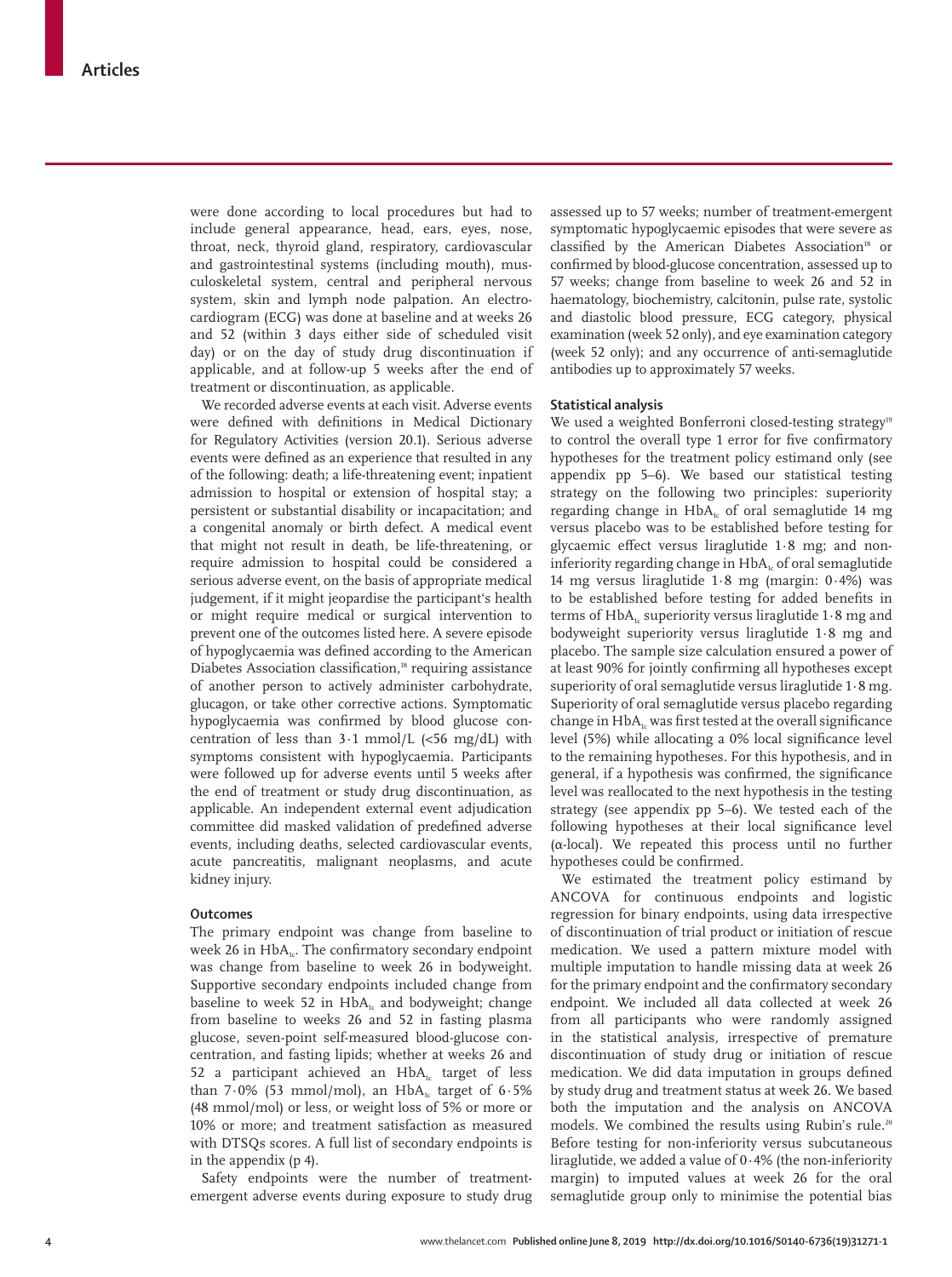towards equivalence in the estimation of the treatment policy.<sup>21</sup>

We estimated the trial product estimand using a mixed model for continuous endpoints, logistic regression for binary endpoints, and repeated measurements that used data collected before early discontinuation of study drug or initiation of rescue medication from all participants who were randomly assigned. We excluded data collected after discontinuation of study drug or initiation of rescue medication. For binary endpoints, we imputed missing values from participants randomly assigned to same treatment group using sequential multiple imputation.

We assessed safety endpoints in all participants exposed to at least one dose of trial drug (safety analysis set) and evaluated for both the on-treatment period (duration participant was on assigned study drug) and intrial period (duration participant was in trial regardless of early discontinuation of study drug).

We did sensitivity analyses to estimate the robustness of the primary endpoint as listed in the appendix (p 9).

No deviations from the assumption behind the statistical model led to additional analyses or changes to the pre-specified statistical analysis models. The variables included in the model are described in the appendix (pp 5–6) and included baseline measure of the endpoint and stratification variables. We included all reported secondary and sensitivity analyses in the protocol and the statistical analysis plan and all analyses were done according to the statistical analysis plan. Further details on statistical analyses can be found in the appendix (pp 5–6).

p values are unadjusted two-sided p values for the test of no difference. We did all analyses using SAS version 9.4M2. This trial is registered with Clinicaltrials. gov, identifier NCT02863419, and the European Clinical Registry, identifier EudraCT 2015-005210-30.

#### **Role of the funding source**

The funder designed the trial, monitored trial sites, and collected and analysed data. The manuscript was drafted by the corresponding author with medical writing and editorial support and under the guidance of the authors. All authors had full access to all the data in the study, actively contributed to all drafts of the manuscript, and made the decision to submit the manuscript for publication.

## **Results**

Between Aug 10, 2016, and Feb 7, 2017, 950 patients were screened, of whom 711 were enrolled and randomly assigned to oral semaglutide (n=285), subcutaneous liraglutide (n=284), or placebo (n=142). 277 (97%) participants in the oral semaglutide group, 274 (96%) in the liraglutide group, and 134 (94%) in the placebo group completed the 52-week trial period. All participants were given at least one dose of assigned treatment and treatment was completed without rescue medication for 223 (78%) of 285 participants in the oral semaglutide group, 231 (81%) of 284 in the liraglutide group, and 83 (58%) of 142 in the placebo group (figure 1).

Baseline demographic and clinical characteristics were similar between the groups (table 1). 341 (48%) of 711 participants were female, mean age was 56 years (SD 10), mean diabetes duration was 7·6 years (SD 5·5), mean  $HbA_{1c}$  was  $8.0\%$  (SD 0.7; 64 mmol/mol [SD 8]), mean fasting plasma glucose was 9·28 mmol/L (SD  $2.23$ ; 167 $\cdot$ 2 mg/dL [SD 40 $\cdot$ 2]), and mean BMI was 33·0 kg/m² (SD 6·3). Up to 26 weeks, rescue medication was required for ten (4%) participants in the oral semaglutide group, nine (3%) in the liraglutide group, and 11 (8%) in the placebo group; and up to week 52, rescue medication was required for 20 (7%) participants in the oral semaglutide group, 18 (6%) in the liraglutide group, and 43 (30%) in the placebo group (appendix p 15). Use of rescue medication over time is shown in the appendix (p 8). Premature discontinuation of study drug in the oral semaglutide and liraglutide groups mainly occurred during the dose escalation period, and generally occurred earlier with liraglutide than with oral semaglutide.

Mean change from baseline in  $HbA<sub>1c</sub>$  at week 26 was  $-1.2\%$  (SE 0.1) for oral semaglutide,  $-1.1\%$  (SE 0.1) for liraglutide, and −0·2% (SE 0·1) for placebo for the treatment policy estimand (figure 2). Oral semaglutide



*Figure 1:* **Trial profile**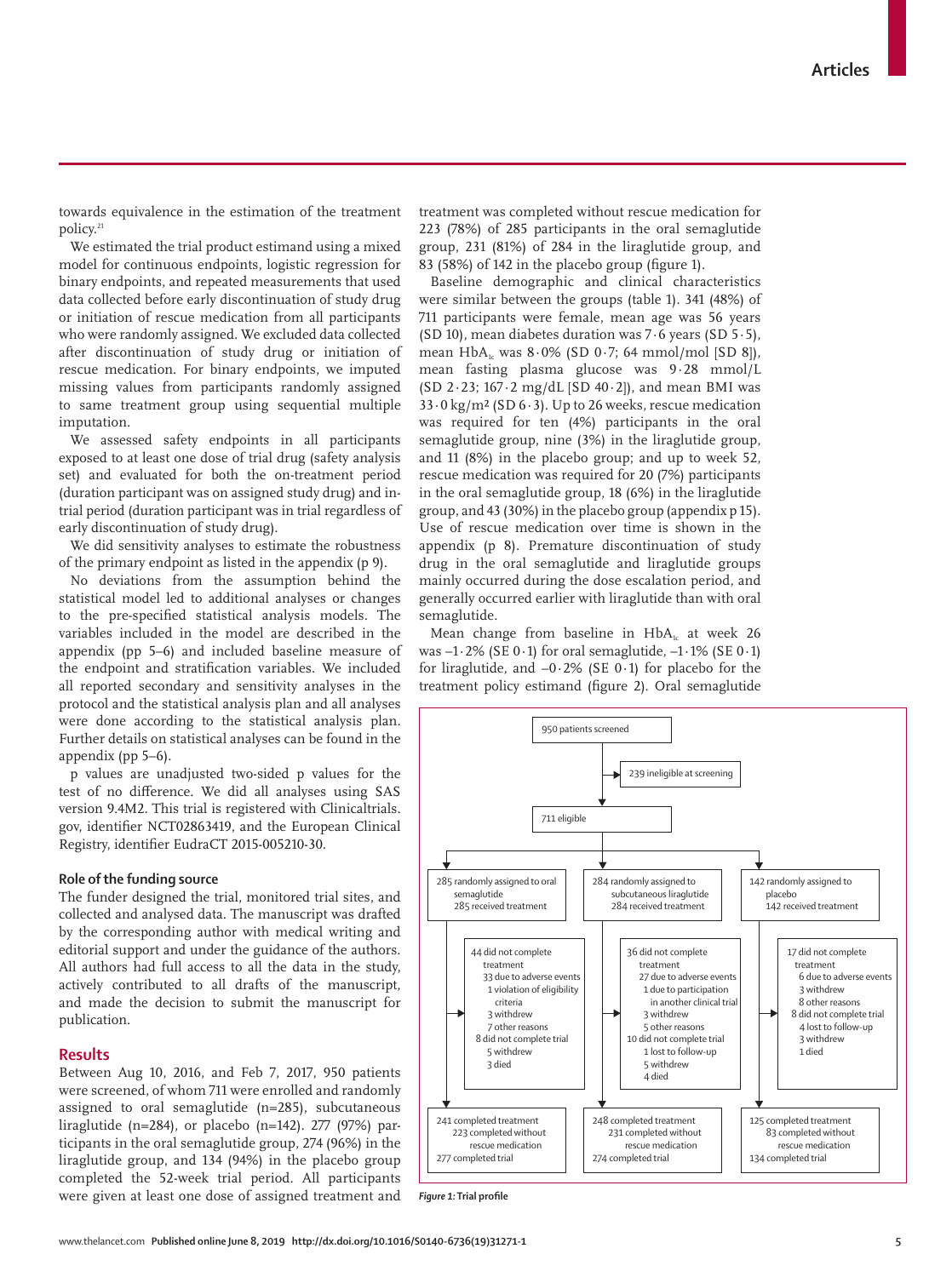|                                             | Oral semaglutide<br>14 mg (n=285) | Liraglutide<br>$1.8$ mg (n=284) | Placebo<br>$(n=142)$ | Total<br>$(n=711)$ |
|---------------------------------------------|-----------------------------------|---------------------------------|----------------------|--------------------|
| Age, years                                  | 56(10)                            | 56(10)                          | 57(10)               | 56(10)             |
| Sex                                         |                                   |                                 |                      |                    |
| Female                                      | 138 (48%)                         | 135 (48%)                       | 68 (48%)             | 341 (48%)          |
| Male                                        | 147 (52%)                         | 149 (52%)                       | 74 (52%)             | 370 (52%)          |
| Race                                        |                                   |                                 |                      |                    |
| White                                       | 208 (73%)                         | 212 (75%)                       | 99 (70%)             | 519 (73%)          |
| Black or African American                   | 12(4%)                            | 9(3%)                           | 8(6%)                | 29 (4%)            |
| Asian                                       | 39 (14%)                          | 36(13%)                         | 19 (13%)             | 94 (13%)           |
| Other*                                      | 3(1%)                             | 10(4% )                         | 4(3%)                | 17(2%)             |
| Not availablet                              | 23 (8%)                           | 17 (6%)                         | 12 (8%)              | 52 (7%)            |
| Ethnicity                                   |                                   |                                 |                      |                    |
| Hispanic or Latino                          | 17 (6%)                           | 18 (6%)                         | 5(4%)                | 40 (6%)            |
| Not Hispanic or Latino                      | 268 (94%)                         | 266 (94%)                       | 137 (96%)            | 671 (94%)          |
| Coutry of origin                            |                                   |                                 |                      |                    |
| Japanese                                    | 31(11%)                           | 29 (10%)                        | 15 (11%)             | 75 (11%)           |
| Non-Japanese                                | 254 (89%)                         | 255 (90%)                       | 127 (89%)            | 636 (89%)          |
| $HbA_{11}$ %                                | $8.0\%$ (0.7)                     | $8.0\%$ (0.7)                   | $7.9\%$ (0.7)        | $8.0\%$ (0.7)      |
| $HbA_{11}$ , mmol/mol                       | 64(8)                             | 64(7)                           | 63(8)                | 64(8)              |
| Fasting plasma glucose, mmol/L              | 9.27(2.23)                        | 9.30(2.22)                      | 9.25(2.27)           | 9.28(2.23)         |
| Bodyweight, kg                              | 92.9(20.6)                        | 95.5(21.9)                      | 93.2(20.0)           | 94.0(21.0)         |
| BMI, $kg/m2$                                | 32.5(5.9)                         | 33.4(6.7)                       | 32.9(6.1)            | 33.0(6.3)          |
| Waist circumference, cm                     | 108.3(14.3)                       | 109.1(15.1)                     | 108.0(13.6)          | 108.6(14.4)        |
| eGFR,# mL/min per 1.73 m <sup>2</sup>       | 96(15)                            | 96(15)                          | 95(15)               | 96(15)             |
| Duration of diabetes, years                 | 7.8(5.7)                          | 7.3(5.3)                        | 7.8(5.5)             | 7.6(5.5)           |
| On SGLT2 inhibitor treatment at<br>baseline | 74 (26%)                          | 73 (26%)                        | 36 (25%)             | 183 (26%)          |

Data are mean (SD) or n (%).  $HbA_{1c}=glycated haemoglobin.$  BMI=body-mass index. eGFR=estimated glomerular filtration rate. SGLT2=sodium-glucose cotransporter-2. \*Includes American Indian or Alaskan Native, Native Hawaiian, or Pacific Islander, and other. †For participants in South Africa, race was not available. ‡eGFR was estimated using the Chronic Kidney Disease Epidemiology Collaboration formula.

*Table 1:* **Baseline demographic and clinical characteristics**

was non-inferior to subcutaneous liraglutide (margin of 0·4%; estimated treatment difference [ETD] –0·1%, 95% CI  $-0.3$  to 0.0; p<0.0001 for non-inferiority) and superior to placebo (ETD  $-1.1\%$ ,  $-1.2$  to  $-0.9$ ); p<0.0001) in decreasing  $HbA_{1c}$ . Superiority of oral semaglutide over subcutaneous liraglutide was not confirmed.

Assessed with the trial product estimand, oral semaglutide had significantly greater decreases in  $HbA<sub>1c</sub>$ than both subcutaneous liraglutide (ETD  $-0.2$ %, 95% CI  $-0.3$  to  $-0.1$ ; p=0.0056) and placebo (ETD  $-1.2\%$ ,  $-1.4$  to  $-1.0$ ; p<0.0001) at week 26 (figure 2).

Oral semaglutide resulted in superior weight loss at week 26 (mean change  $-4.4$  kg [SE  $0.2$ ]) compared with subcutaneous liraglutide  $(-3.1 \text{ kg} [SE 0.2]$ ; ETD  $-1.2 \text{ kg}$ , 95% CI –1.9 to –0.6; p=0.0003) and placebo (–0.5 kg [SE 0.3]; ETD  $-3.8$  kg,  $-4.7$  to  $-3.0$ ; p<0.0001) when assessed with the treatment policy estimand (figure 3). When assessed with the trial product estimand, weight loss at week 26 was significantly greater with oral semaglutide than with subcutaneous liraglutide  $(-1.5 \text{ kg})$ , 95% CI –2·2 to –0·9; p<0·0001) and placebo (ETD –4·0 kg,  $-4.8$  to  $-3.2$ ; p<0.0001; figure 3).

At 52 weeks, decreases in  $HbA_i$  were significantly greater with oral semaglutide than with both subcutaneous liraglutide (ETD  $-0.3\%$ , 95% CI  $-0.5$  to  $-0.1$ ; p=0.0002) and placebo (ETD  $-1.0\%$ ,  $-1.2$  to  $-0.8$ ; p<0.0001) with the treatment policy estimand; this trend was also seen with the trial product estimand (figure 2). At 52 weeks, significantly greater decreases in bodyweight were seen with oral semaglutide than with both subcutaneous liraglutide and placebo for both estimands (figure 3).

Mean fasting plasma glucose was significantly decreased with oral semaglutide compared with placebo at week 26 for both estimands but not with liraglutide and compared with both liraglutide and placebo at week 52 for both estimands (table 2; appendix p 10). Mean seven-point self-measured blood glucose profile was significantly decreased with oral semaglutide compared with liraglutide and placebo at weeks 26 and 52 for both estimands (table 2; appendix p 10).

The odds of achieving  $HbA<sub>1c</sub>$  targets of less than  $7.0\%$ (53 mmol/mol) or 6·5% (48 mmol/mol) or less were not different between oral semaglutide and subcutaneous liraglutide at week 26, but significantly favoured oral semaglutide for the target of  $HbA_i$  of 6.5% or less at week 52 for both estimands (figure 2; table 2). The odds of achieving both targets were significantly better with oral semaglutide than with placebo at weeks 26 and 52 (both estimands; figure 2; table 2).

The odds of achieving a bodyweight loss of 5% or more or 10% or more were significantly better with oral semaglutide than with liraglutide and placebo at weeks 26 and 52 for both estimands (figure 3; table 2).

Results for other supportive secondary endpoints are shown in table 2 and in the appendix (pp 16–21). Outcomes were similar or better for oral semaglutide than with liraglutide and generally favoured oral semaglutide over placebo. A significant difference in the total treatment satisfaction score, as measured with the DTSQs at weeks 26 and 52 for both treatment estimands, indicated that oral semaglutide was favoured over placebo and was similar to liraglutide (appendix pp 11–12).

The proportion of participants reporting an adverse event was 80% (229 of 285) in the oral semaglutide group, 74% (211 of 284) in the liraglutide group, and 67% (95 of 142) in the placebo group (table 3). The slightly higher occurrence of adverse events with oral semaglutide than with subcutaneous liraglutide was largely attributable to gastrointestinal events, with the most frequent being transient nausea (appendix p 13) and diarrhoea, which were generally mild to moderate in severity. Peak occurrence of nausea was earlier with subcutaneous liraglutide than with oral semaglutide (approximately week 2 compared with week 8), before decreasing in both groups.

31 (11%) participants in the oral semaglutide group, 26 (9%) in the liraglutide group, and five (4%) in the placebo group discontinued study treatment early due to adverse events (table 3; appendix p 22). Gastrointestinal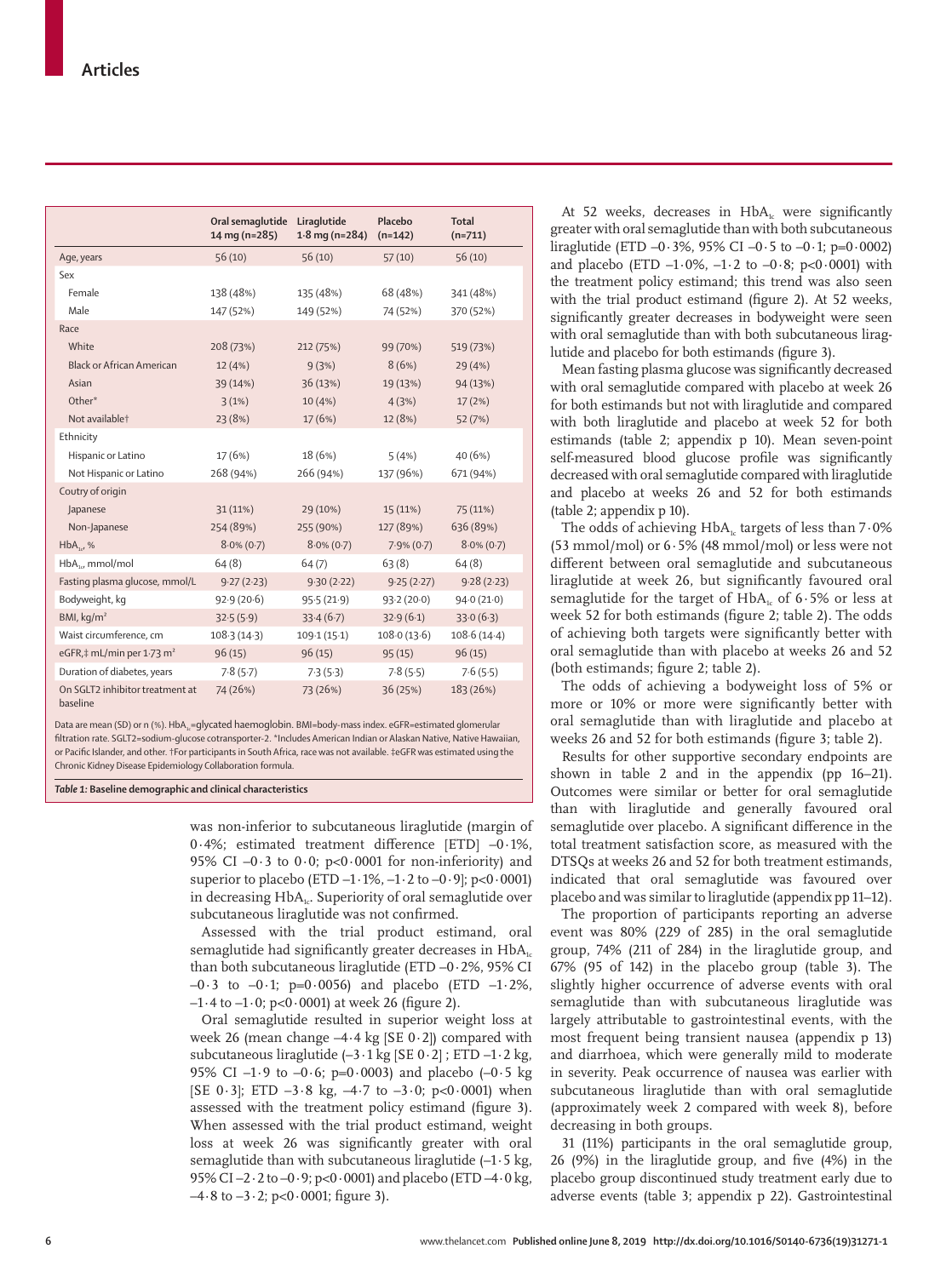

#### *Figure 2:* **Glycaemic control-related efficacy endpoints**

(A) Observed mean changes (SD) in HbA<sub>1c</sub> over time with in-trial data for the treatment policy estimand and on-treatment without rescue medication data for the trial product estimand. (B) Estimated mean change from baseline in HbA<sub>1c</sub> for the treatment policy estimand and trial product estimand at weeks 26 and 52. (C) Observed proportions of patients achieving HbA<sub>1c</sub> target of less than 7·0% (53 mmol/mol) at weeks 26 and 52. EOR=estimated odds ratio. ETD=estimated treatment difference. HbA<sub>1c</sub>=glycated haemoglobin.

side-effects were the main reason for discontinuations. The proportion of participants who had a serious adverse event was similar in the oral semaglutide and placebo groups, and lower in the liraglutide group (table 3). Eight deaths occurred during the trial (oral semaglutide group, n=3; liraglutide group, n=4; placebo group, n=1; appendix p 23). All deaths were judged as not treatment related by the investigator.

Severe or blood-glucose-confirmed symptomatic hypoglycaemic events occurred in two (1%) participants in the oral semaglutide group, seven (2%) in the liraglutide group, and three (2%) in the placebo group (table 3).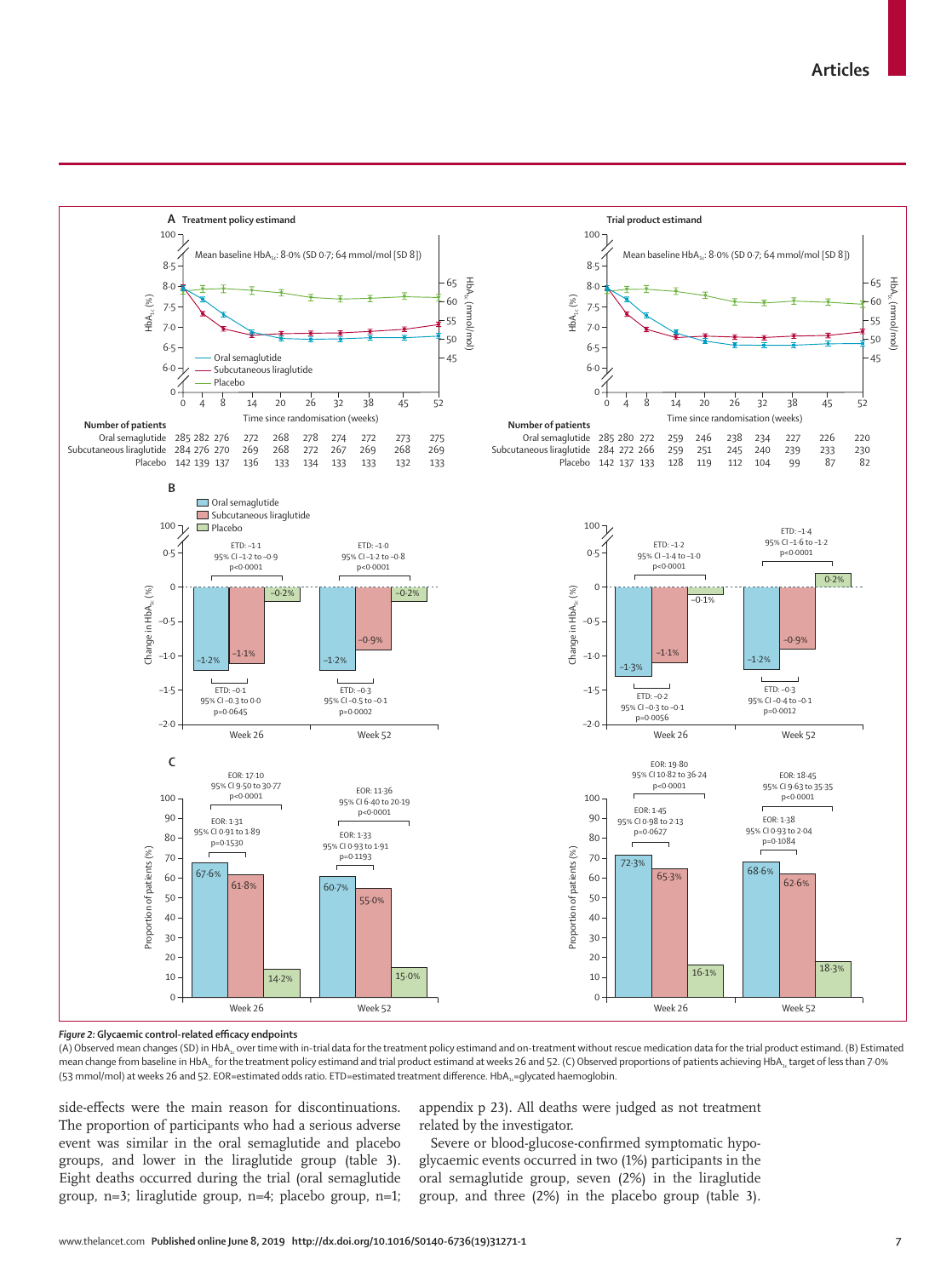

## *Figure 3:* **Bodyweight-related efficacy endpoints**

(A) Observed mean changes (SD) from baseline in bodyweight over time with in-trial data for the treatment policy estimand and on-treatment without rescue medication data for the trial product estimand. (B) Estimated mean changes from baseline in bodyweight for the treatment policy estimand and the trial product estimand at weeks 26 and 52. (C) Observed proportions of patients achieving 5% or more weight loss at weeks 26 and 52. EOR=estimated odds ratio. ETD=estimated treatment difference.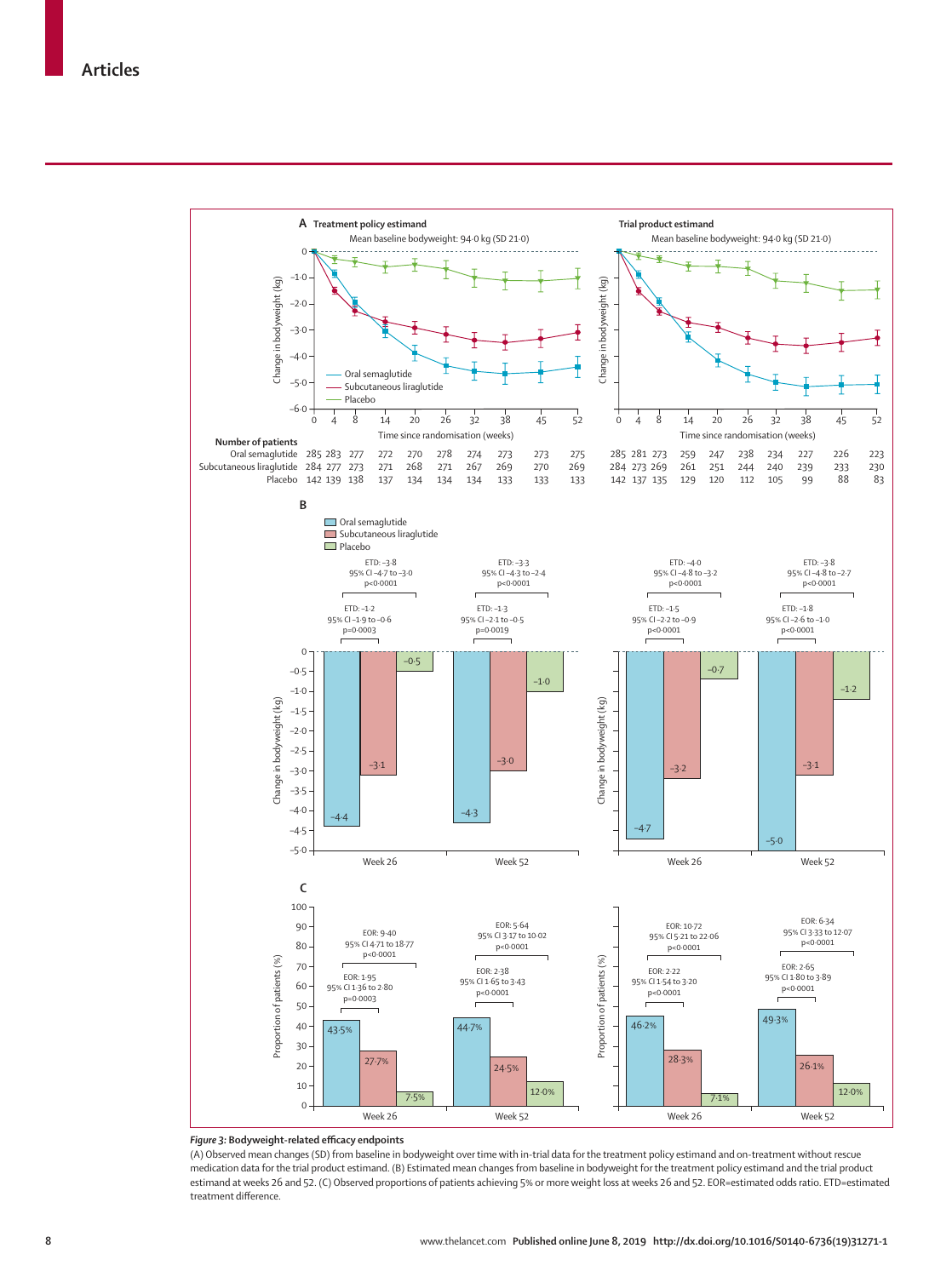|                                                        | Treatment policy estimand |                                              | Trial product estimand                      |                       |                                              |                                              |
|--------------------------------------------------------|---------------------------|----------------------------------------------|---------------------------------------------|-----------------------|----------------------------------------------|----------------------------------------------|
|                                                        | Oral semaglutide          | Liraglutide group                            | Placebo group                               | Oral semaglutide      | Liraglutide group                            | Placebo group                                |
|                                                        | group $(n=285)$           | $(n=284)$                                    | $(n=142)$                                   | group $(n=285)$       | $(n=284)$                                    | $(n=142)$                                    |
| Fasting plasma glucose, mmol/L                         |                           |                                              |                                             |                       |                                              |                                              |
| Week 26                                                |                           |                                              |                                             |                       |                                              |                                              |
| Number of participants analysed                        | 276                       | 269                                          | 133                                         | 236                   | 243                                          | 111                                          |
| Estimated mean                                         | $7.28$ (SE 0.1)           | 7.41 (SE 0.1)                                | 8.92 (SE 0.2)                               | 7.20 (SE 0.1)         | $7.43$ (SE 0.1)                              | $9.00$ (SE 0.1)                              |
| Estimated mean change from baseline                    | $-2.00$ (SE 0.1)          | $-1.87$ (SE 0.1)                             | $-0.36$ (SE 0.2)                            | $-2.08$ (SE 0.1)      | $-1.85$ (SE 0.1)                             | $-0.28$ (SE 0.1)                             |
| Estimated treatment difference                         | $\ddotsc$                 | $-0.13$ ( $-0.41$ to $0.14$ );<br>$p=0.3422$ | $-1.64$ ( $-1.99$ to $-1.28$ );<br>p<0.0001 | $\bar{\mathcal{A}}$   | $-0.22$ ( $-0.50$ to $0.06$ );<br>$p=0.1171$ | $-1.80$ ( $-2.14$ to $-1.45$ );<br>p<0.0001  |
| Week 52                                                |                           |                                              |                                             |                       |                                              |                                              |
| Number of participants analysed                        | 273                       | 269                                          | 132                                         | 220                   | 229                                          | 83                                           |
| Estimated mean                                         | $7.40$ (SE 0.1)           | 7.81 (SE 0.1)                                | 8.58 (SE 0.2)                               | 7.40 (SE 0.1)         | 7.77 (SE 0.1)                                | 8.98 (SE 0.2)                                |
| Estimated mean change from baseline                    | $-1.88$ (SE 0.1)          | $-1.47$ (SE 0.1)                             | $-0.70$ (SE 0.2)                            | $-1.87$ (SE 0.1)      | $-1.51$ (SE 0.1)                             | $-0.30$ (SE 0.2)                             |
| Estimated treatment difference                         | $\ldots$                  | $-0.41$ ( $-0.74$ to $-0.08$ );              | $-1.19$ ( $-1.58$ to $-0.79$ );             | $\ldots$              | $-0.36$ ( $-0.71$ to $-0.02$ );              | $-1.58$ ( $-2.03$ to $-1.13$ );              |
|                                                        |                           | $p=0.0136$                                   | p<0.0001                                    |                       | $p=0.0383$                                   | p<0.0001                                     |
| Seven-point SMBG, mmol/L                               |                           |                                              |                                             |                       |                                              |                                              |
| Week 26                                                |                           |                                              |                                             |                       |                                              |                                              |
| Number of participants analysed                        | 263                       | 257                                          | 129                                         | 231                   | 235                                          | 113                                          |
| Estimated mean                                         | 7-7 (SE 0-1)              | $8.0$ (SE 0.1)                               | $9.1$ (SE 0.1)                              | $7.5$ (SE 0.1)        | $7.9$ (SE 0.1)                               | $9.1$ (SE 0.1)                               |
| Estimated mean change from baseline                    | $-2.2$ (SE 0.1)           | $-1.9$ (SE 0.1)                              | $-0.8$ (SE 0.1)                             | $-2.3$ (SE 0.1)       | $-1.9$ (SE 0.1)                              | $-0.7$ (SE 0.1)                              |
| Estimated treatment difference                         | $\ldots$                  | $-0.3$ ( $-0.6$ to $-0.0$ );                 | $-1.4$ ( $-1.8$ to $-1.1$ );                | $\ldots$              | $-0.4$ ( $-0.6$ to $-0.1$ );                 | $-1.6$ ( $-1.9$ to $-1.3$ );                 |
|                                                        |                           | p=0.0294                                     | p<0.0001                                    |                       | $p=0.0032$                                   | p<0.0001                                     |
| Week 52                                                |                           |                                              |                                             |                       |                                              |                                              |
| Number of participants analysed                        | 263                       | 251                                          | 126                                         | 217                   | 215                                          | 78                                           |
| Estimated mean                                         | $7.8$ (SE 0.1)            | $8.3$ (SE 0.1)                               | $8.9$ (SE 0.1)                              | $7.6$ (SE 0.1)        | $8.1$ (SE 0.1)                               | $9.0$ (SE 0.2)                               |
| Estimated mean change from baseline                    | $-2.1$ (SE 0.1)           | $-1.6$ (SE 0.1)                              | $-1.0$ (SE 0.1)                             | $-2.3$ (SE 0.1)       | $-1.8$ (SE 0.1)                              | $-0.9$ (SE 0.2)                              |
| Estimated treatment difference                         |                           | $-0.5$ ( $-0.8$ to $-0.2$ );<br>p=0.0008     | $-1.1$ ( $-1.5$ to $-0.8$ );<br>p<0.0001    |                       | $-0.5$ ( $-0.8$ to $-0.2$ );<br>$p = 0.004$  | $-1.4$ ( $-1.8$ to $-1.0$ );<br>p<0.0001     |
| HbA <sub>1c</sub> $\leq 6.5\%$                         |                           |                                              |                                             |                       |                                              |                                              |
| Week 26                                                |                           |                                              |                                             |                       |                                              |                                              |
| Number of participants analysed                        | 278                       | 272                                          | 134                                         | 238                   | 245                                          | 112                                          |
| Participants reaching endpoint                         | 133 (48%)                 | 116 (43%)                                    | 7(5%)                                       | 125 (53%)             | 113 (46%)                                    | 7(6%)                                        |
| Estimated odds ratio                                   | $\ddotsc$                 | 1.22 (0.86 to 1.74);                         | 21.42 (9.41 to 48.75);                      | $\ldots$              | $1.31(0.91 \text{ to } 1.88);$               | 23.66 (10.33 to 54.16);                      |
|                                                        |                           | p=0.2687                                     | p<0.0001                                    |                       | p=0.1494                                     | p<0.0001                                     |
| Week 52                                                |                           |                                              |                                             |                       |                                              |                                              |
| Number of participants analysed                        | 275                       | 269                                          | 133                                         | 220                   | 230                                          | 82                                           |
| Participants reaching endpoint<br>Estimated odds ratio | 119 (43%)<br>$\ddotsc$    | 88 (33%)                                     | 5(4%)                                       | 110 (50%)<br>$\ldots$ | 87 (38%)                                     | 4(5%)                                        |
|                                                        |                           | $1.63$ (1.13 to 2.33);<br>p=0.0084           | 21.38 (8.36 to 54.63);<br>p<0.0001          |                       | $1.65$ (1.14 to 2.41);<br>$p=0.0088$         | 29.76 (10.59 to 83.66);<br>p<0.0001          |
| Body-mass index, kg/m <sup>2</sup>                     |                           |                                              |                                             |                       |                                              |                                              |
| Week 26                                                |                           |                                              |                                             |                       |                                              |                                              |
| Number of participants analysed                        | 278                       | 271                                          | 134                                         | 238                   | 244                                          | 112                                          |
| Estimated mean                                         | 31-4 (SE 0-1)             | 31.9 (SE 0.1)                                | 32.8 (SE 0.1)                               | 31.3 (SE 0.1)         | 31.8 (SE 0.1)                                | 32.7 (SE 0.1)                                |
| Estimated mean change from baseline                    | $-1.6$ (SE 0.1)           | $-1.1$ (SE 0.1)                              | $-0.2$ (SE 0.1)                             | $-1.7$ (SE 0.1)       | $-1.1$ (SE 0.1)                              | $-0.2$ (SE 0.1)                              |
| Estimated treatment difference                         | $\ldots$                  | $-0.5$ ( $-0.7$ to $-0.2$ );                 | $-1.4$ ( $-1.7$ to $-1.1$ );                | $\ldots$              | $-0.6$ ( $-0.8$ to $-0.3$ );                 | $-1.4$ ( $-1.7$ to $-1.2$ );                 |
|                                                        |                           | $p=0.0002$                                   | p<0.0001                                    |                       | p<0.0001                                     | p<0.0001                                     |
| Week 52                                                |                           |                                              |                                             |                       |                                              |                                              |
| Number of participants analysed                        | 275                       | 269                                          | 133                                         | 223                   | 230                                          | 83                                           |
| Estimated mean                                         | 31-4 (SE 0-1)             | 31.9 (SE 0.1)                                | 32.6 (SE 0.2)                               | $31.1$ (SE 0.1)       | 31.9 (SE 0.1)                                | 32.5 (SE 0.2)                                |
| Estimated mean change from baseline                    | $-1.6$ (SE 0.1)           | $-1.1$ (SE 0.1)                              | $-0.3$ (SE 0.2)                             | $-1.8$ (SE 0.1)       | $-1.1$ (SE 0.1)                              | $-0.4$ (SE 0.2)                              |
| Estimated treatment difference                         | $\ldots$                  | $-0.5$ ( $-0.8$ to $-0.2$ );                 | $-1.2$ ( $-1.6$ to $-0.9$ );                | $\ldots$              | $-0.7$ ( $-1.0$ to $-0.4$ );                 | $-1.4$ ( $-1.8$ to $-1.0$ );                 |
|                                                        |                           | p=0.0006                                     | p<0.0001                                    |                       | p<0.0001                                     | p<0.0001<br>(Table 2 continues on next page) |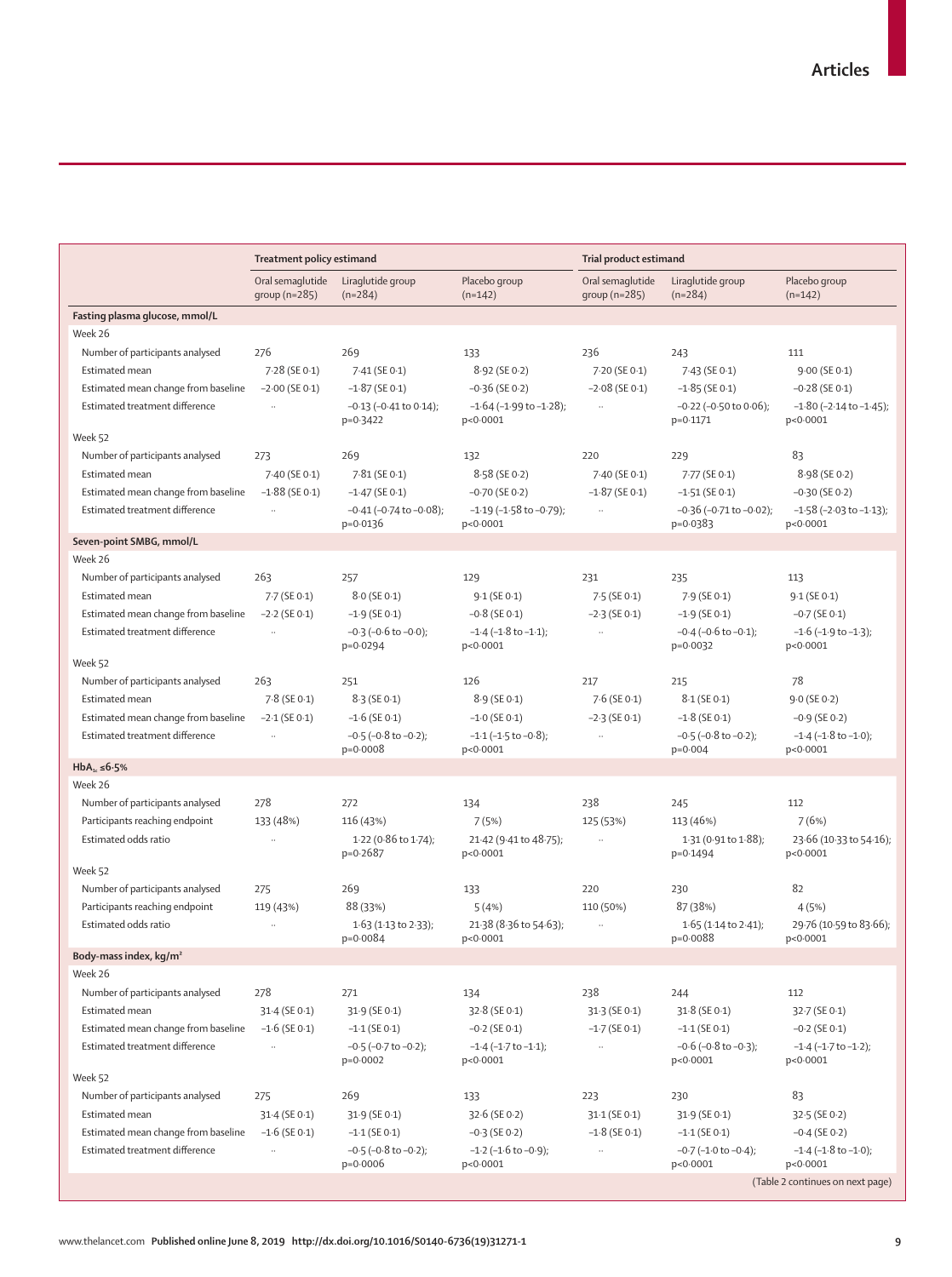| Treatment policy estimand           |                                         | Trial product estimand               |                                     |                                        |                                      |
|-------------------------------------|-----------------------------------------|--------------------------------------|-------------------------------------|----------------------------------------|--------------------------------------|
| Oral semaglutide<br>group $(n=285)$ | Liraglutide group<br>$(n=284)$          | Placebo group<br>$(n=142)$           | Oral semaglutide<br>group $(n=285)$ | Liraglutide group<br>$(n=284)$         | Placebo group<br>$(n=142)$           |
|                                     |                                         |                                      |                                     |                                        |                                      |
|                                     |                                         |                                      |                                     |                                        |                                      |
|                                     |                                         |                                      |                                     |                                        |                                      |
| 278                                 | 271                                     | 134                                  | 238                                 | 244                                    | 112                                  |
| 39 (14%)                            | 16(6%)                                  | $\mathbf 0$                          | 36 (15%)                            | 15 (6%)                                | $\Omega$                             |
| $\ddotsc$                           | $2.45$ (1.35 to 4.44);<br>$p=0.0032$    | 39.88 (2.58 to 615.6);<br>$p=0.0083$ | $\ddotsc$                           | $2.77$ (1.52 to 5.06);<br>$p=0.0009$   | 42.92 (2.85 to 646.3);<br>$p=0.0066$ |
|                                     |                                         |                                      |                                     |                                        |                                      |
| 275                                 | 269                                     | 133                                  | 223                                 | 230                                    | 83                                   |
| 45 (16%)                            | 20 (7%)                                 | 4(3%)                                | 41 (18%)                            | 18 (8%)                                | 3(4%)                                |
| $\ddotsc$                           | $2.31(1.33)$ to $4.01$ );<br>$p=0.0028$ | 5.74 (2.14 to 15.36);<br>$p=0.0005$  | $\ddotsc$                           | $2.91(1.65$ to $5.13$ );<br>$p=0.0002$ | 42.92 (2.85 to 646.3);<br>$p=0.0066$ |
|                                     |                                         |                                      |                                     |                                        |                                      |

Data are n, mean (SE), mean change (SE), n (%), or estimated treatment difference or estimated odds ratio with 95% CI in parentheses and p values. Number of participants analysed are the number with an observation at study visit. p values are unadjusted two-sided p values for the test of no difference. SMBG is reported as plasma equivalent values calibrated from capillary whole blood glucose. SMBG=self-monitored blood glucose. HbA<sub>1c</sub>=glycated haemoglobin.

*Table 2:* **Selected supportive secondary endpoints**

|                                                                                   | Oral semaglutide<br>$qroup(n=285)$ | Liraglutide group<br>$(n=284)$ | Placebo group<br>$(n=142)$ |
|-----------------------------------------------------------------------------------|------------------------------------|--------------------------------|----------------------------|
| Adverse events                                                                    | 229 (80%)                          | 211 (74%)                      | 95 (67%)                   |
| Severity                                                                          |                                    |                                |                            |
| Severe                                                                            | 23 (8%)                            | 22 (8%)                        | 7(5%)                      |
| Moderate                                                                          | 120 (42%)                          | 102 (36%)                      | 32 (23%)                   |
| Mild                                                                              | 192 (67%)                          | 180 (63%)                      | 87 (61%)                   |
| Severe or blood-glucose-confirmed<br>symptomatic hypoqlycaemic episode*           | 2(1%)                              | 7(2%)                          | 3(2%)                      |
| Most frequent adverse events†                                                     |                                    |                                |                            |
| Nausea                                                                            | 56 (20%)                           | 51 (18%)                       | 5(4%)                      |
| Diarrhoea                                                                         | 43 (15%)                           | 31(11%)                        | 11 (8%)                    |
| Vomiting                                                                          | 25 (9%)                            | 13 (5%)                        | 3(2%)                      |
| Constipation                                                                      | 22 (8%)                            | 11(4% )                        | 4(3%)                      |
| Abdominal pain                                                                    | 16 (6%)                            | 6(2%)                          | 3(2%)                      |
| Dyspepsia                                                                         | 16 (6%)                            | 12 (4%)                        | $\mathbf 0$                |
| Nasopharyngitis                                                                   | 41 (14%)                           | 37 (13%)                       | 15 (11%)                   |
| Headache                                                                          | 27 (9%)                            | 17 (6%)                        | 9(6%)                      |
| Decreased appetite                                                                | 16 (6%)                            | 20 (7%)                        | $\mathbf 0$                |
| Back pain                                                                         | 11 (4%)                            | 18 (6%)                        | 5(4%)                      |
| Blood glucose increased                                                           | $\mathbf 0$                        | 2(1%)                          | 9(6%)                      |
| Serious adverse events                                                            | 31(11%)                            | 22(8%)                         | 15 (11%)                   |
| Adverse events leading to early<br>discontinuation of study drug                  | 31 (11%)                           | 26 (9%)                        | 5(4%)                      |
| Gastrointestinal adverse events leading to<br>early discontinuation of study drug | 22 (8%)                            | 17(6%)                         | 3(2%)                      |

Data are n (%). \*Hypoglycaemic episodes were reported on a separate form to adverse events. †Occurring in more than 5% of participants in any treatment group, categorised by preferred term (Medical Dictionary for Regulatory Activities, version 20.1).

*Table 3:* **On-treatment adverse events**

Adverse events associated with diabetic retinopathy were infrequent across groups (eight [3%] in the oral semaglutide group, four [1%] in the liraglutide group, and two [1%] in the placebo group; appendix p 24). Two pancreatitis events confirmed by the independent event adjudication committee were reported, one in the liraglutide group and one in the placebo group (appendix p 25). No lactic acidosis events occurred.

No clinically relevant changes in physical examinations or ECG readings were recorded in any groups. Data on vital signs and laboratory assessments are summarised in the appendix (pp 26–28). Blood pressure and pulse rate changes from baseline were generally similar between treatment groups. Lipase and amylase were generally similar between oral semaglutide and liraglutide but were significantly increased with oral semaglutide compared with placebo. Renal function remained stable in all treatment groups.

One participant in the oral semaglutide group tested positive for anti-semaglutide antibodies at baseline, but not at any measurements thereafter; the single positive sample was negative for cross-reacting antibodies and in-vitro neutralising effect.

## **Discussion**

In PIONEER 4, oral semaglutide was compared with daily injections of subcutaneous liraglutide and placebo in patients with type 2 diabetes receiving metformin with or without an SGLT2 inhibitor. Using the treatment policy estimand, oral semaglutide was non-inferior to once-daily subcutaneous liraglutide given at the highest approved dose for the treatment of type 2 diabetes and superior to placebo in decreasing  $HbA<sub>1c</sub>$  at week 26. Additionally, significantly greater decreases in  $HbA_1c$ were observed with oral semaglutide than with both liraglutide and placebo at week 52 using the treatment policy estimand. Using the trial product estimand, a significantly greater decrease in  $HbA<sub>1c</sub>$  was seen with oral semaglutide than with both comparators at weeks 26 and 52. With respect to bodyweight, significant decreases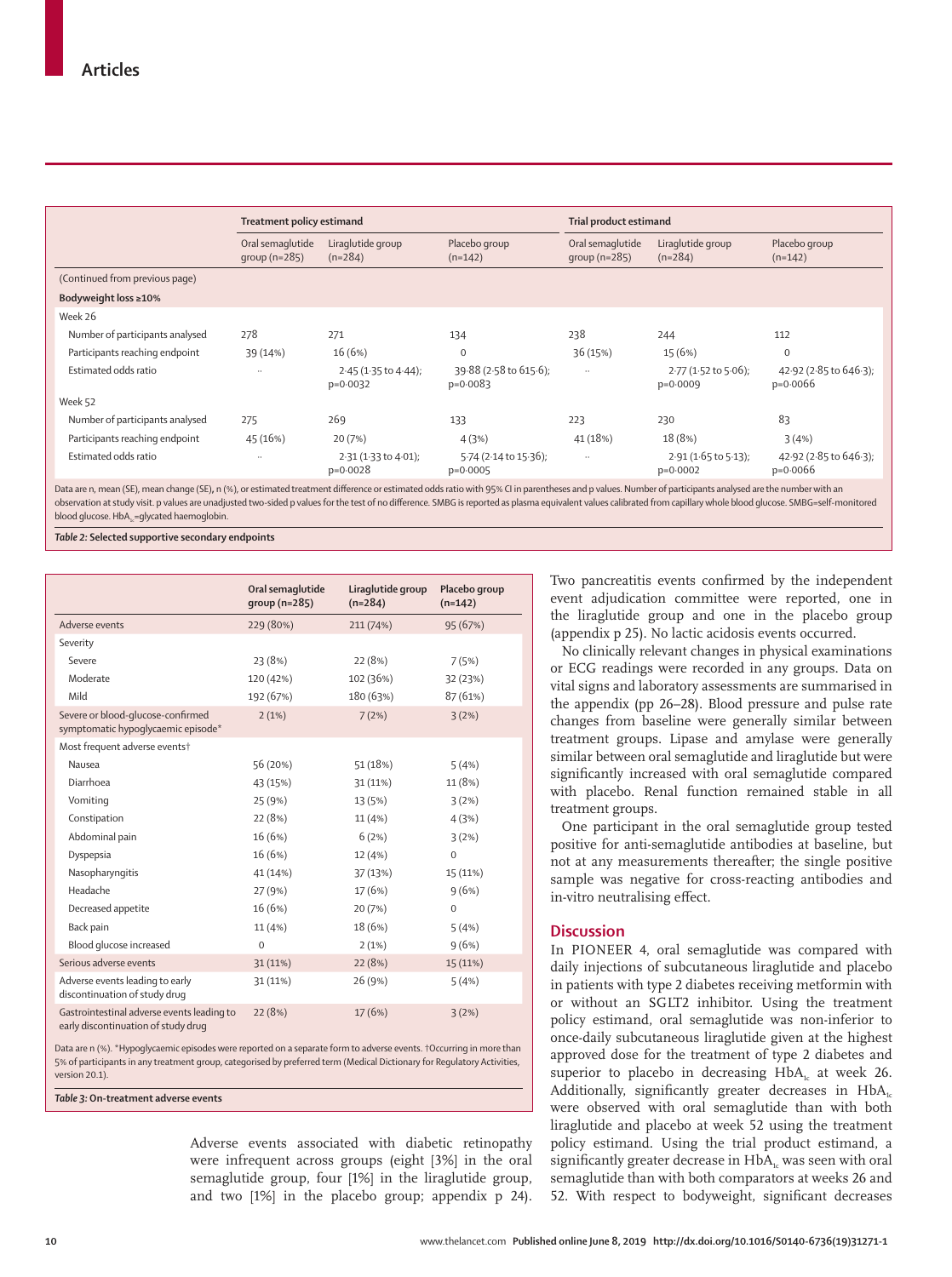compared with subcutaneous liraglutide and placebo were seen for oral semaglutide at both weeks 26 and 52, assessed with both estimands.

Improvement in  $HbA<sub>i</sub>$  was more rapid with subcutaneous liraglutide compared with oral semaglutide, likely attributable to the faster dose escalation of liraglutide than oral semaglutide. Decrease in fasting plasma glucose concentration with oral semaglutide was similar to that seen with subcutaneous liraglutide at week 26, with a significantly greater decrease with oral semaglutide than with liraglutide seen at week 52, suggesting a long-term benefit with continued oral semaglutide therapy. By contrast, the slower dose escalation with oral semaglutide than with liraglutide did not hinder a superior decrease in bodyweight at week 26.

The double-blind, double-dummy, placebo-controlled design of the trial provides a high degree of robustness for safety assessment both within drug class (oral semaglutide *vs* subcutaneous liraglutide) and overall (oral semaglutide *vs* placebo). Adverse events were slightly more frequent with oral semaglutide than with subcutaneous liraglutide, but the safety and tolerability profile of oral semaglutide was consistent with the GLP-1 receptor agonist class. The most frequent adverse events were gastrointestinal in nature, most commonly mild-to-moderate and transient nausea, which occurred with a similar incidence in the oral semaglutide and subcutaneous liraglutide groups. The timing of nausea differed between treatment groups, with peak occurrence being earlier with subcutaneous liraglutide than with oral semaglutide, before decreasing in both groups. This result might reflect the slower dose escalation of oral semaglutide, leading to a more gradual increase in GLP-1 exposure than with the faster dose escalation schedule of liraglutide. Slightly more participants withdrew prematurely due to adverse events with oral semaglutide than with subcutaneous liraglutide, with discontinuations primarily due to gastrointestinal adverse events—in particular, nausea.

The robust design and high completion rate of this trial, and the use of a commonly employed subcutaneous GLP-1 receptor agonist as the active comparator, make the results of this study highly relevant to clinical practice. Nevertheless, larger population-based studies might be required to fully elucidate the effectiveness and safety of oral semaglutide in a broader population, including younger and older patients and those from more diverse racial, ethnic and social backgrounds.

In conclusion, oral semaglutide was non-inferior to daily injections of liraglutide and superior to placebo in decreasing  $HbA<sub>1c</sub>$ , and superior in decreasing bodyweight over both comparators at week 26. Safety and tolerability of oral semaglutide were consistent with subcutaneous liraglutide. Because many patients are reluctant to initiate or intensify therapy by injection, oral semaglutide might be an effective treatment option, potentially leading to earlier initiation of GLP-1 receptor agonist therapy in the diabetes treatment continuum of care.

#### **Contributors**

RP, AA, TK, IL, MN, and JJM contributed to data collection (as study investigators). STH, KBP, and TS contributed to trial design and data analysis (as employees of the sponsor). All authors interpreted the data. The first draft of the manuscript was prepared by the corresponding author and all authors participated in writing the manuscript, with the support of medical writing services provided by the funder. All authors read and approved the submitted version of the manuscript.

#### **Declaration of interests**

RP reports lecture and consulting fees from AstraZeneca; consulting fees from Boehringer-Ingelheim, Eisai, GlaxoSmithKline, and Mundipharma; grants and lecture and consulting fees from Glytec, Janssen, Novo Nordisk, Pfizer, and Takeda; grants from Lexicon Pharmaceuticals; and grants and consulting fees from Ligand Pharmaceuticals, Lilly, Merck, and Sanofi-Aventis US outside of the submitted work. And except for consulting fees in February, 2018, and June, 2018, from Sanofi US Services, RP's fees for services were paid directly to AdventHealth, a non-profit organisation. AA reports personal fees related to advisory boards and lectures from Novo Nordisk, Sanofi (South Africa), AstraZeneca, Merck Sharp & Dohme, Lilly South Africa, Boehringer Ingelheim, Merck Biopharma, Novartis South Africa, Aspen Pharmacare, and Servier Laboratories. TK reports honoraria from Merck Sharpe & Dohme, Daiichi Sankyo, Takeda Pharmaceutical, Mitsubishi Tanabe Pharma Corporation, Kowa Pharmaceutical, Astellas Pharma, Ono Pharmaceutical, AstraZeneca KK, Sumitomo Dainippon Pharma, Sanofi KK, Eli Lilly Japan KK, Nippon Boehringer Ingelheim, Sanwa Kagaku Kenkyusho, Kyowa Hakko Kirin, and Taisho Pharmaceutical; research funds from Merck Sharpe & Dohme, Daiichi Sankyo, Novo Nordisk Pharma, Sanofi KK, and Takeda Pharmaceutical. TK's department has received annual fees of ¥1 million or higher that TK is substantially authorised to use from Takeda Pharmaceutical, TERUMO Corporation, Merck Sharpe & Dohme, Novo Nordisk Pharma, and Nippon Boehringer Ingelheim. IL reports consulting fees from Sanofi, AstraZeneca, Valeritas, Eli Lilly, Boehringer Ingelheim, TARGETPharma, Intarcia, and MannKind. IL's employer has received research funding or consulting fees from Novo Nordisk, Merck, Pfizer, Novartis, and Mylan. MN reports having served on advisory boards or consulted for AstraZeneca, Boehringer Ingelheim, Eli Lilly, Fractyl, GlaxoSmithKline, Intarcia, Menarini/Berlin Chemie, Merck Sharp & Dohme, and Novo Nordisk, and having served on speakers' bureau for AstraZeneca, Boehringer Ingelheim, Eli Lilly, GlaxoSmithKline, Menarini/Berlin Chemie, Merck Sharp & Dohme, Novo Nordisk A/S, and Sun Pharma. MN institution has received grant support from AstraZeneca, Boehringer Ingelheim, Eli Lilly, GlaxoSmithKline, Intarcia, Menarini/Berlin-Chemie, Merck Sharp & Dohme, Novartis, and Novo Nordisk A/S. JJM reports personal fees from Astra Zeneca, Eli Lilly, and Servier; and grants and personal fees from Boehringer Ingelheim, Merck Sharpe & Dohme, Novo Nordisk, and Sanofi outside of the submitted work. STH, KBP, and TS are employees of Novo Nordisk. STH and TS also own shares in Novo Nordisk.

#### **Data sharing**

Data will be shared with researchers who submit a research proposal approved by an independent review board. Access request proposals can be found at novonordisk-trials.com. Data will be made available after research completion and approval of the product and product use in the EU and the USA. Individual participant data will be shared in datasets in a de-identified and anonymised format. There will not be any limitations on how these data can be used.

#### **Acknowledgments**

This trial was funded by Novo Nordisk A/S, Denmark. We thank the patients who took part in this trial, the investigators, all trial site staff, and all Novo Nordisk employees involved in the trial. We thank Emisphere (Roseland, NJ, USA) for providing a license to the Eligen Technology— ie, the sodium N-(8-[2-hydroxylbenzoyl] amino) caprylate component of oral semaglutide. We also thank Andy Bond of Spirit Medical Communications Group for medical writing and editorial assistance (funded by Novo Nordisk A/S), and Brian Bekker Hansen of Novo Nordisk for reviewing the manuscript.